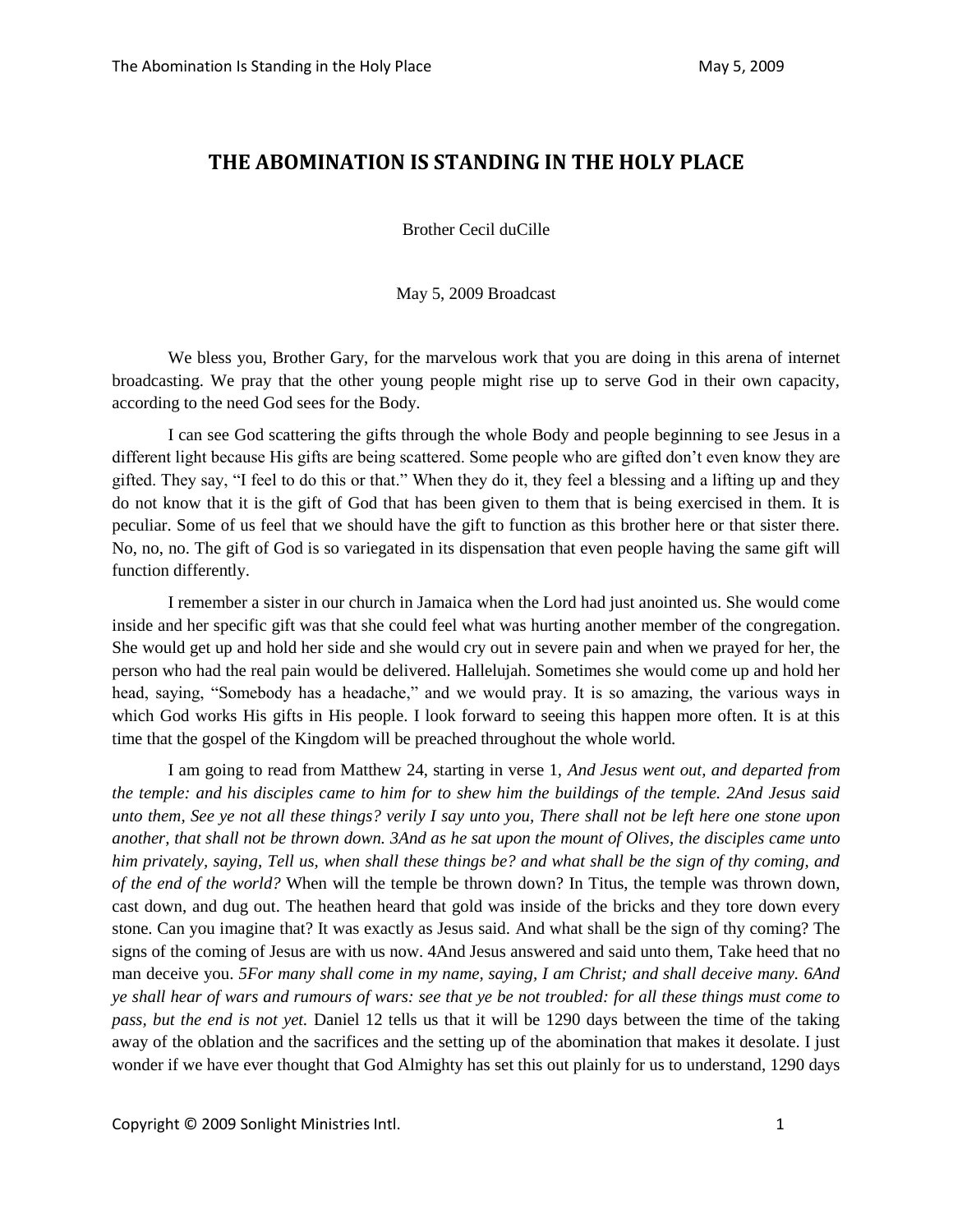after Jesus Christ abolished the oblation. Let's go to Daniel 12 and then we will come back to our main passage here in Matthew.

Daniel 12:10, *Many shall be purified, and made white, and tried; but the wicked shall do wickedly: and none of the wicked shall understand; but the wise shall understand.* If you can understand, you will know that God classifies you with the wise. *11And from the time that the daily sacrifice shall be taken away, and the abomination that maketh desolate set up, there shall be a thousand two hundred and ninety days.* We are talking about the abomination that declares, "I am Christ."

Now we are going back to Matthew 24:11, *And many false prophets shall rise, and shall deceive many. 12And because iniquity shall abound, the love of many shall wax cold.* We are talking about the largest number of people in the world who are religious and call themselves Christians who are deceived by the abomination that is going to destroy the world and makes desolate. Now, we can read that in several different places in scripture wherein there is coming an abomination that makes desolate.

Daniel 11:32, And such as do wickedly against the covenant shall he corrupt by flatteries: but the people that do know their God shall be strong, and do exploits. Daniel 9:27, *And he shall confirm the covenant with many for one week: and in the midst of the week he shall cause the sacrifice and the oblation to cease, and for the overspreading of abominations he shall make it desolate, even until the consummation, and that determined shall be poured upon the desolate.* In other words, Jesus is saying that the covenant will be perfected for seven days, which is one week, or for seven years. He came and took three and a half years out of the seven year week. So, we have the three and a half years left of one week. I want you to look at these words. God said that there is going to be a consummation, and that determined shall be poured upon the desolate.

Now, if you never understood that verse before, this is what the verse is simply saying. Jesus Christ took three and a half years out of the seven years to introduce the Kingdom of God on earth. After that was done, He brought in the new covenant which no longer required bulls and lambs to be offered, but He offered Himself as the eternal sacrifice. Why? Because His Blood was powerfully efficacious to destroy the power of sin, so that the power of an endless life came into being and the law of the spirit of life in Christ Jesus began to set men free from the law of sin and death. Romans 6:23, *For the wages of sin is death; but the gift of God is eternal life through Jesus Christ our Lord.* So, the gift of God began to set men free from the desolation of the wages of sin. Now, if this didn't happen, the world would already be destroyed because of the preponderance, or the amount of sin that was left, that was done by us human beings. It would be so much that Satan would get the right to destroy the whole world because the wagemaster, the collector of taxes, is Satan himself. Whenever you sin, he collects. He says to God, "Your Word says that the wages of sin is death, therefore I command death for Tom. I command death for Mary. I command death for Jill." But Jesus says, "No. I will pay the debt." He takes out a bunch of life and He cancels death by giving life. So, Satan lives because we continue to sin. But, three and a half years are going to come when the sons of God will use up the rest of the covenant week. Could it be clearer than this? The sons of God are going to use up the rest of the covenant week. The reason is that they were not yet birthed, they have not yet come forth in Christ and they could not inherit the promise of the living God unless they had been born and came alive. God has come to the time described in Revelation 11:3, *And I will give power unto my two witnesses, and they shall prophesy a thousand two hundred and threescore days, clothed in sackcloth.* You can see how simple the scripture is.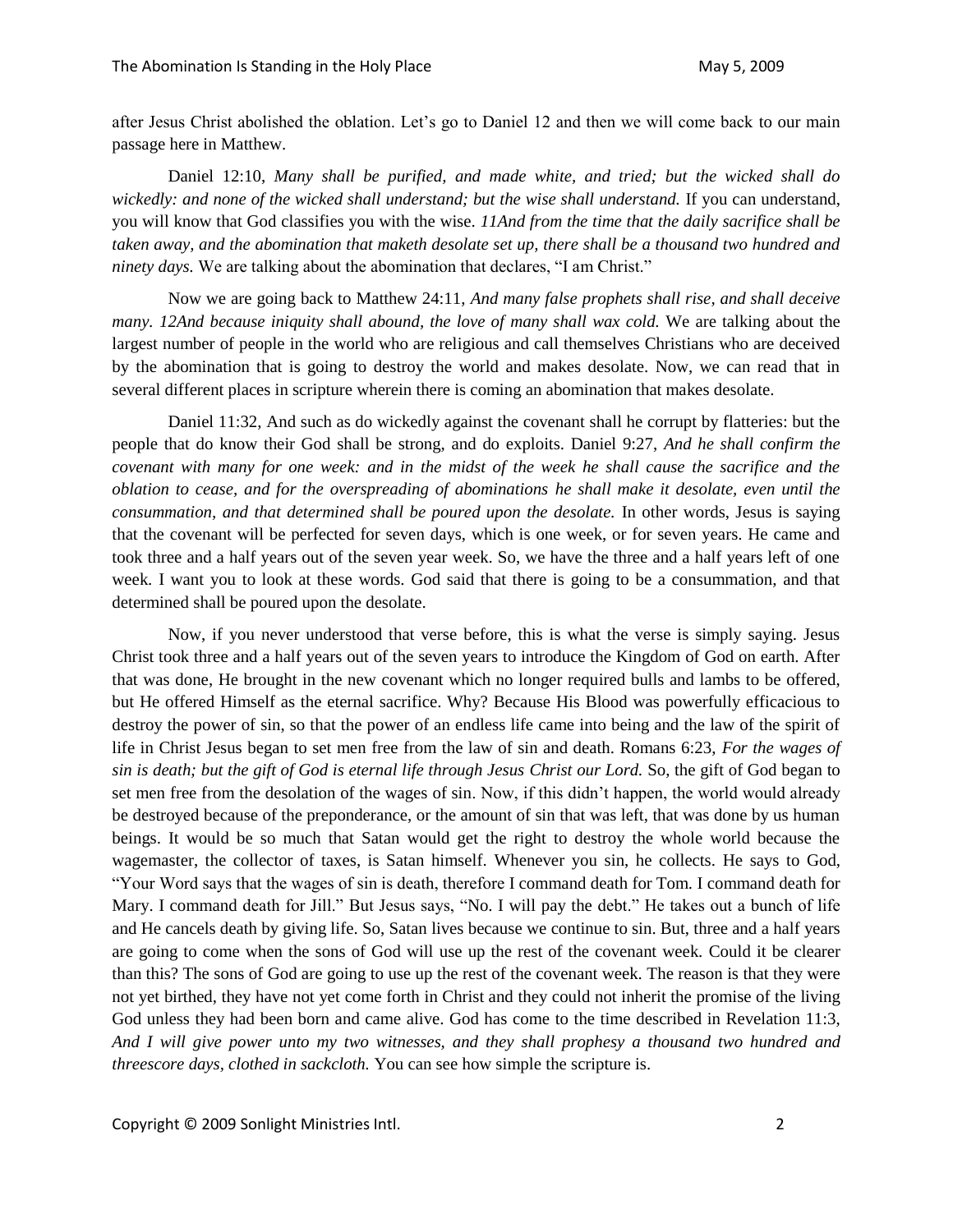The end cannot come until the Christ is manifested in man in the fullness. Ephesians 4:13, *Till we all come in the unity of the faith, and of the knowledge of the Son of God, unto a perfect man, unto the measure of the stature of the fulness of Christ.* God is saying at this time that we are being trained to receive the fullness of Christ when the three and a half years come. So, if someone is saying that, "We have it already. We are there," that person does not have the knowledge and understanding. What is going to bring us there? Verse 11, And he gave some, apostles; and some, prophets; and some, evangelists; and some, pastors and teachers; God never gave any pastors, He gave shepherds. Pastors, I am speaking from the Lord Himself. He calls you shepherds, not pastors. He doesn't want pastors. He wants people who will shepherd His people, who will walk in righteousness as an example and the people will follow because they know the Shepherd. I hope you understand me. I am not cursing pastors; I am just saying that pastors have no right there.

Verse 12, *For the perfecting of the saints, for the work of the ministry, for the edifying of the body of Christ.* God is saying that this three and half years won't come until the work of the apostles, the prophets, the evangelists, the shepherds and teachers is complete. For the perfecting of the saints, for the work of the ministry: What work? The three and a half years of perfect Christ-like work of men moving in the Spirit and the power of Christ bringing the gospel to all of the dark corners of the earth. We won't need airplanes, brethren. We won't need cars at this time when we are endued with power from God. We will go forth into places where we need to be without human transportation. We will be in the Spirit so much that we will move like spirits but still be men.

I want you to understand what God is saying here. In the three and a half years that Jesus Christ took, He brought the gospel of the Kingdom of God and brought the light in mortality. He went away and He is back in us. For the coming of Jesus Christ, the Greek word is parousia and it means "the arrival." Jesus must come in me until all principalities and powers of the rulers of the darkness of this world and all spiritual wickedness are cast down IN ME. I am earthy. You are earthy. This is the greatest thing that God ever made on earth, the human body. You look at the body. I don't know how men don't just fall before God. A man studies to be a doctor and he sees how the body works and he sees parts that he knows nothing about. He asks, "Who made this?"

I jump in my car, start it and it drives beautifully. I say, "Lord, thank You for the Ford Company," because I know someone made it. Yet in my own body, I can't look at this flesh, this magnificent specimen that could only be made by a God like my God and not know that God made it? I look and see the Mighty God, the Everlasting Father, the Prince of Peace, in my fingernail, or in the hairs of my head. I admire His handiwork. As we press along into the glory of God, His glory presses along into us. God is so functioning in us that He will come forth, not only in words, but in deeds, because we preach a perfect word and we are not yet perfected. But we see the glory of His life working in our members, casting down the imaginations of our humanity and bringing forth His glory in us, that we can see Him and we can hear Him and we can speak through Him and He can speak through us.

God says that the apostle is ordained of God so that he will hear and deliver the words of God, and walk the walk of God before the people and the people will be straightened by the word of the living God that comes through from heaven. He will send prophets who will speak beyond themselves. When Isaiah or Jeremiah got up and spoke something, do you think they knew what they were saying? I don't think they knew half of it. God said to Daniel, "Shut the book. Close it. This thing is to come to pass in the end time people" (Daniel 12:4). The scriptures tell me that the saints are learning from the church as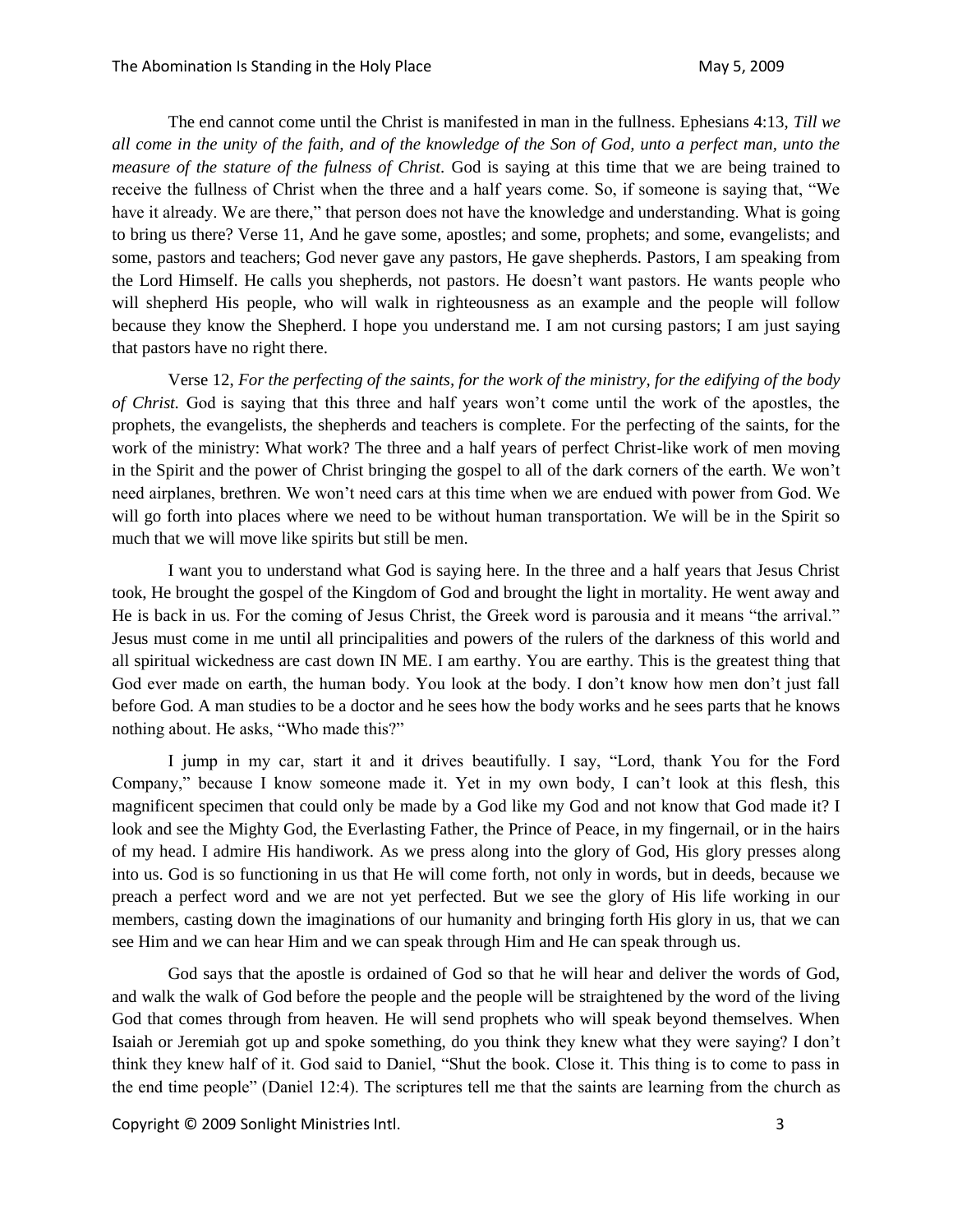God unfolds His plan on earth (I Peter 1:12, Hebrews 11:40). The magnificent working of Almighty God is unfolded on earth within human beings and He is seeking to walk and talk through me, for the glory of Jesus Christ to come out through human beings. This is what God is trying to do through you. God is working through sinners also, to deliver them from their ancestral burdens, from the prison house into which they were born and to set them free. This is our GOD. That is why He said in Matthew 24:14, *And this gospel of the kingdom shall be preached in all the world for a witness unto all nations; and then shall the end come.*

So, we see the work of the apostle, the work of the prophet, and the work of the evangelist. Yet, Satan comes in and do you know what he says? He says, "Hmm, Paul wasn't so right after all. James and John weren't so right after all. Neither was Peter." Then he begins to tell you what he wants you to hear. He is trying to disfigure the gospel and has, to a great extent, succeeded among those who will not listen to God.

When you talk about abomination, I wonder if you can really analyze the word and look at the depth of the meaning. Abomination means something that is repulsive, not only to God but to man. It is so repulsive, it is so repugnant, and it is so awful that it would make you vomit just to think of the intricacies of its demonic qualities. God says that there is an abomination that is making the world desolate. This abomination could empty the earth and make the earth a dead planet. Do you understand what I am saying? He compares the abomination of desolation with the Christ. The scripture says that when that is taken away, it will be 1290 days after that that the abomination which is going to destroy the world will be set up. The truth is that the abomination cannot be really abominable until it comes out of the church, unfortunately. Satan invaded the church and what he did was to make something replace Jesus Christ.

Jesus gave His own body as a sacrifice and an offering forever. So, it causes the efficacy of the sheep or goat or cow sacrifices to be obsolete. God put them aside. No longer were they able to have any effectiveness and Jesus inserted Himself in. John 11:25, …*I am the resurrection, and the life: he that believeth in me, though he were dead, yet shall he live:* John 1:29, …*Behold the Lamb of God, which taketh away the sin of the world.* When you go to the altar and want your sins to be forgiven, you go to Jesus. You say, "Lord Jesus, I have sinned. Forgive my sin, O my God." God will say, "I forgive you." Matthew 7:8*, For every one that asketh receiveth; and he that seeketh findeth; and to him that knocketh it shall be opened.* Luke 11:10, *For every one that asketh receiveth; and he that seeketh findeth; and to him that knocketh it shall be opened.* Isn't that marvelous? You don't have to have money to come. Isaiah 55:1, Ho, every one that thirsteth, come ye to the waters, and he that hath no money; come ye, buy, and eat; yea, come, buy wine and milk without money and without price. Jesus Christ says, "Come now and ask Me for forgiveness and I will do it."

When I was a sinner, I cried to God one day. God intervened so magnificently that it changed my whole way of thinking. If you ever are in trouble and you call upon the name of God, He is not going to leave you in trouble. The thief on the cross was a great sinner, murderer, killer, and thief. They caught him and they hung him on a cross beside Jesus. Luke 23:42, *And he said unto Jesus, Lord, remember me when thou comest into thy kingdom.* Wow, what a cry. Jesus said, To day… He didn't say tomorrow. He said, To day shalt thou be with me in paradise (Luke 23:43). Please remember the offering and the oblation that should be efficacious in delivering a person from sin was no longer effective after Jesus offered that one sacrifice. If we understand that now, we go from there.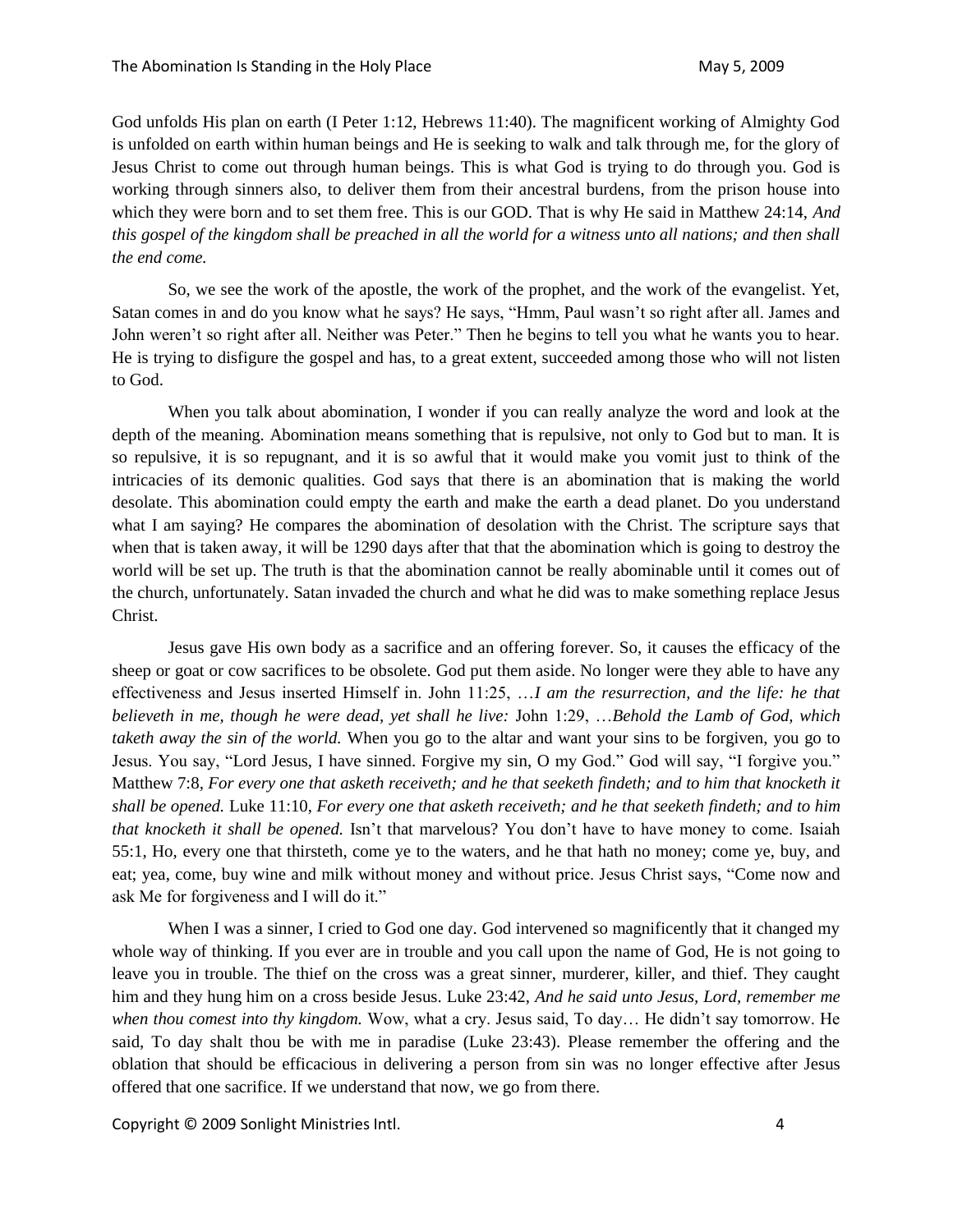Someone came and put in an abomination saying, "I am Christ." Remember that Jesus said in Matthew 24:23, *Then if any man shall say unto you, Lo, here is Christ, or there; believe it not. 24For there shall arise false Christs, and false prophets, and shall shew great signs and wonders; insomuch that, if it were possible, they shall deceive the very elect.* Now, there was a system then that was put in at that time where you could go to a priest and say, "Father, I have sinned." Has anybody ever heard of those words? You confess your sin to him and he forgives you and splashes some holy water upon you and he deceives you that your sins are forgiven. Then there is another priest that says, "I am the vice-Christ. I work for Christ when Christ is not here. Jesus is gone to heaven; therefore, I am the Christ now." He speaks in Latin or in some foreign tongue and you bow to him and you kiss his ring and all your sins are forgiven. THIS IS WHAT GOD MEANS BY ABOMINATION. God is saying that man has put something else in place of God.

Anything that comes in place of Christ is an abomination. That abomination is designed of the devil to cause desolation and destruction. Why? Those sins are not being paid for. So, Satan has power because you have not given God the glory.

Now, I hope that we can understand what the Lord is saying. The Lord is speaking about the abomination of desolation. Do you know who John was? He was the man who was closest to Jesus. The Bible says he was always lying on Jesus' bosom (John 13:23). I think he was so close because Jesus was whispering in his ears. I John 2:18, *Little children, it is the last time: and as ye have heard that antichrist shall come, even now are there many antichrists; whereby we know that it is the last time.* Can you imagine a man saying that 2000 years ago? So, what do you think he would say now? *19They went out from us, but they were not of us; for if they had been of us, they would no doubt have continued with us: but they went out, that they might be made manifest that they were not all of us.* God is saying that the church departed from God and turned to another god and that was an abomination. In I John 2:22, we see another thought here. *Who is a liar but he that denieth that Jesus is the Christ? He is antichrist, that denieth the Father and the Son. 23Whosoever denieth the Son, the same hath not the Father: (but) he that acknowledgeth the Son hath the Father also.*

Revelation 14:1, *And I looked, and, lo, a Lamb stood on the mount Sion, and with him an hundred forty and four thousand, having his Father's name written in their foreheads.* That means the highest peak of God that God has reserved for man, a high point of God. The King James here translates his Father's name, but what the Greek says is tou patros autou (phonetically), that is His Father's and His name, both the Father and the Son's name written in their minds. Now, if God writes His name that is His nature which is Love in your mind, it means that we are pretty close to perfection. When the love of God takes hold of your mind, your thinking cannot be transgression; it has to be God. Hallelujah.

We are talking about God coming, the coming of Jesus Christ, into man. When Jesus comes into you He abolishes the abomination. Take, for instance, a man who used to worship money. Now, if you talk to any person who worships money, they will say, "Oh no, no. I don't worship money." But really, to them, money is their life. It was so bad that when the money failed in the last war, many people committed suicide because their money was a god and their god was now dead. May God help us that we don't worship money. There are many other things that men worship. Some men worship women and some men's wives can tell them to do anything and they will do it, because they worship the wife as a god.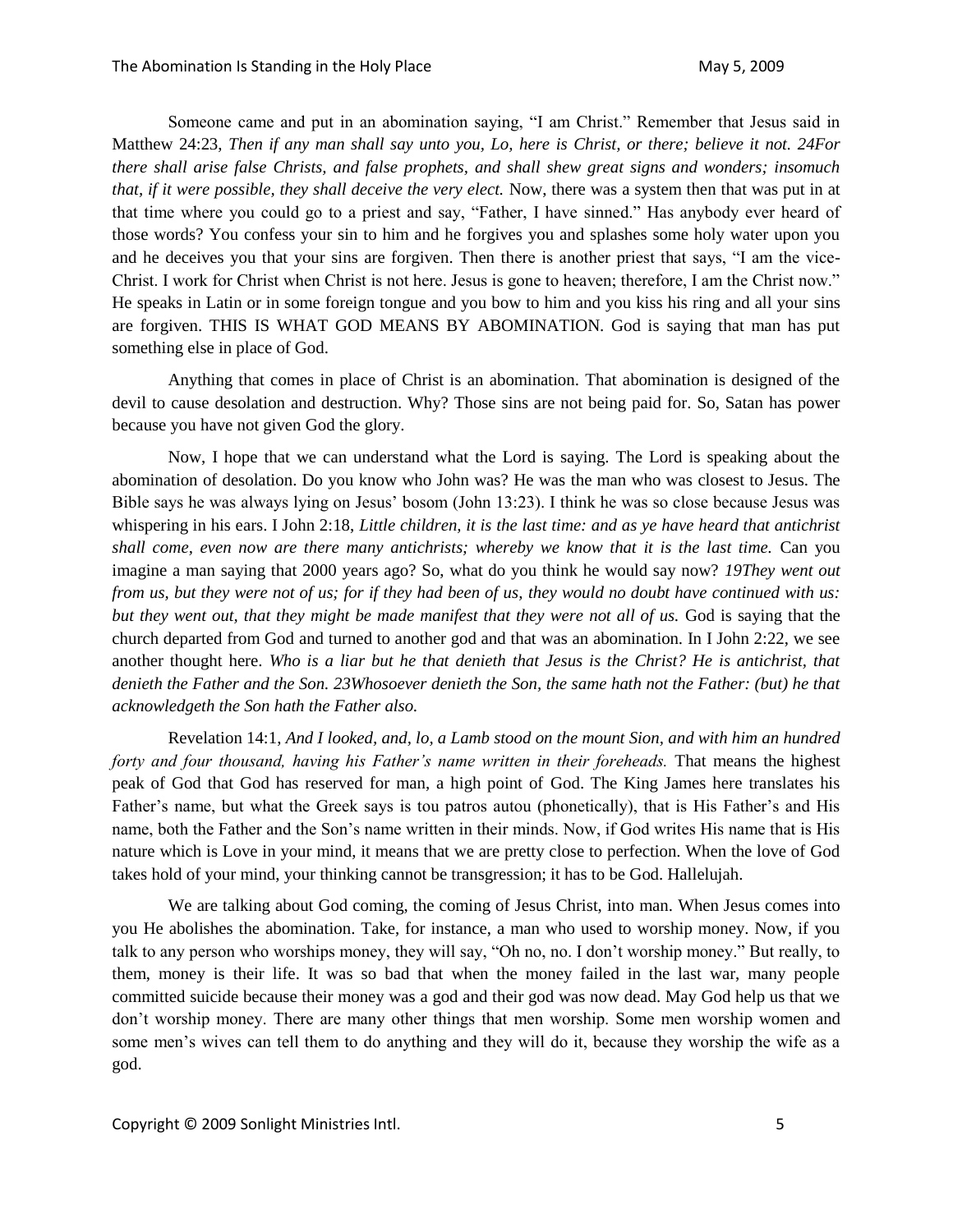God is saying that anything that you worship and put in the place of Jesus Christ is anti-Christ. It is an abomination to God. So, if you put your church in the place of Christ it is anti-Christ. If you put your bishop or your pastor in a place where you have to go to your bishop or your pastor to ask him for so and so, to tell you what to do, or whatever else, it means that you have put Jesus Christ aside and put the pastor in the place where Jesus should be.

I remember that there were some people that we used to fellowship with who had a crisis. They wanted to know if we were the right people to fellowship with, or if they should go back to their organized churches with pastors and bishops.

So, somebody came up with the idea, "Let's go listen to that great prophet in the United States who can see through a 9 inch wall. Let's go listen to him."

That act was an act of rejection of Jesus Christ. So, when they went, the prophet acted perfectly in his capacity as prophet.

"So many of you are here and you are from such and such a place and your desire is so and so. Well, my answer is so and so."

WRONG! He gave them the wrong answer.

God called to me and said, "Look over there."

So, I realized that these people had put someone else in the place of God. If you put a prophet in the place of God you are creating an abomination.

God says that this abomination that is making the world desolate would stand up in the Holy Place. It was so important that Jesus Christ said it. It was very important for Jesus to say it. Remember now the brethren asked Him, what shall be the sign of thy coming, and of the end of the world? (Matthew 24:3). First of all, the sign that the temple would be thrown down, we all know that that was done under Titus. They dug out the temple and the stones because they believed that there was gold in it. Matthew 24:15, *When ye therefore shall see the abomination of desolation, spoken of by Daniel the prophet, stand in the holy place, (whoso readeth, let him understand:).*

I remember when people used to collect money to go and build a temple in Jerusalem, because they said that this scripture could not come to pass unless they built the temple and have the Holy

Copyright © 2009 Sonlight Ministries Intl. 6 Place. It is such horrible carnality that we don't even have to think of it. God's church started after the stopping of the sacrifices. He set up a church, not with a building, but with the hearts of men. Those components include your spirit, soul, and body, or the Holy of Holies, Holy Place, and Outer Court. God says that when you see this church, as it is in your body, so it is in the coming together of the saints, the assembly which we call church. Now, in the assembly of the saints you must first have an Outer Court experience. If you don't have an Outer Court experience, you can't have a Holy Place experience. You must first be born again and receive the washing of the water of the Word of God. There must be an acceptance of Jesus Christ as the sacrifice out there in the Outer Court. Then you must go to the Brazen Laver according to the Word of God and you must wash there and that is the sign of baptism: baptized into water, baptized into the Holy Spirit, and baptized into Christ. In other words, you cannot be baptized in the Holy Spirit if you are not saved. I have heard some people talk in tongues and they are not saved. When you are saved it means that you are born again. II Corinthians 5:17, *Therefore if any man be in Christ, he is a new creature: old things are passed away; behold, all things are become new.* When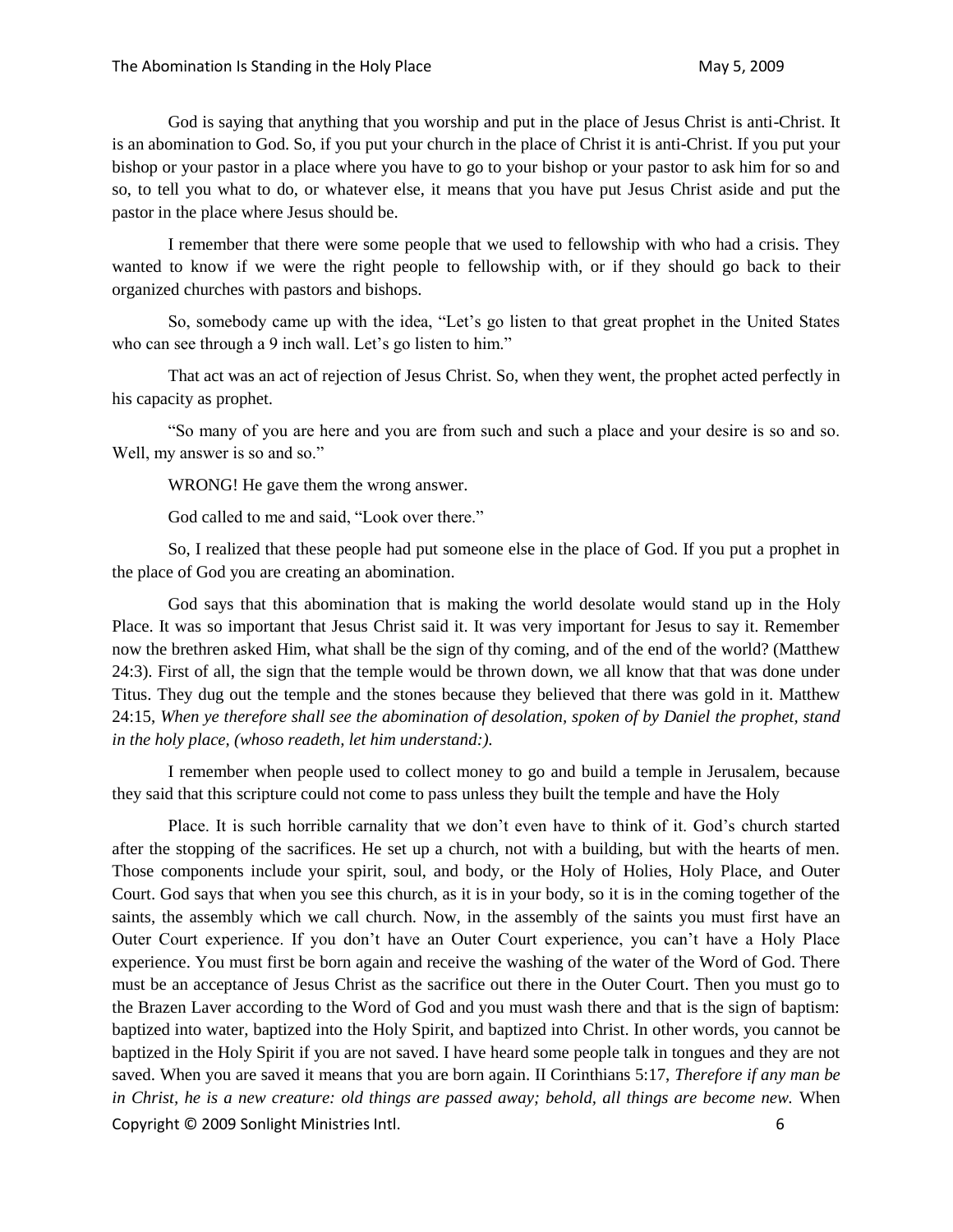you get into a place like that then you will understand that you are saved. Now, after you are saved, there is only one way for you to go. If a man is saved and he does not desire the fullness of the Holy Spirit he is not saved.

Some may be thinking, "You are making some awful pronunciations here."

If Jesus Christ is in you, and His Blood is in you, the Blood of Jesus Christ will cry out in you for the baptism of the Holy Spirit, the fullness of Christ. YOU WANT MORE OF GOD. It is not a case that you are talking about your desires any more. But the desire in you for more of God is a cry in you from deep down in your soul. You can't control it because Jesus in you is crying out for the fullness.

As you go further into Christ, you might encounter more unexpected trouble. God is working on you to bring you down to the point where you will accept the fullness of the Spirit. So the Spirit of God breaks into your holy of holies. Your holy of holies is your spirit. The Spirit of God breaks into your holy of holies and begins to affect your mind. People talk about the soul and a lot of people don't know what they are talking about. I am talking about your mind and your emotions, your will and your desires. That is your soul.

Then the Spirit of God breaks through into your spirit because you desire God. Jesus Christ baptizes you. You are immersed into the Spirit like man immersed you into the water. So, when you get baptized you come into a covenant with God.

Now, every board in the tabernacle has three golden rings on it. One is a type of the spirit, one is a type of the soul, and one is a type of the body. A golden ring means a marriage, a covenant. So, the first covenant that you make is at the altar of sacrifice, where you accept Jesus Christ as your Savior and Lord. When you do that, Jesus then begins to push you forward and you must get the baptism of the Spirit or else you are not saved. The abomination of desolation that ministers to the mind of men causes men to turn to another god. So, the doctrines of the churches that exclude the baptism of the Holy Spirit are churches which are allied with the abomination that came into the church 1290 days after Jesus Christ.

So, you see the baptism of the Holy Spirit is an essential step into Christ and into God. If you don't have this you don't have the movement into God. Now, let me tell you the true word of the living God that He told me personally when He came into my room. When I did not know how to read scripture, Jesus Christ came in as a man and He taught me from it 7 months straight. Every day He taught me my manna until He led me to the baptism of the Spirit.

When the Spirit came at first I did not know what it was. I thought that I was getting crazy, because I heard a voice speaking way down in my belly. It was a voice speaking inside of me and I was not speaking until the day that the voice brake out and spoke through my mouth and I knew that something had happened. God explained to me that it was the baptism of the Holy Spirit, which He calls the gift of the Spirit.

It is either that you are on one side with Christ Jesus in your life as Lord and King, OR you are on the other side with the churches that have accepted the abomination. Now, if you have not received the baptism of the Holy Spirit, just go to the Lord Jesus and ask, "Jesus Christ, am I baptized in the Spirit? If I am not, please do it now. Amen." It is as simple as that. Matthew 7:7-8, *Ask, and it shall be given you; seek, and ye shall find; knock, and it shall be opened unto you: 8For every one that asketh receiveth; and he that seeketh findeth; and to him that knocketh it shall be opened.* Amen. …every one that asketh receiveth.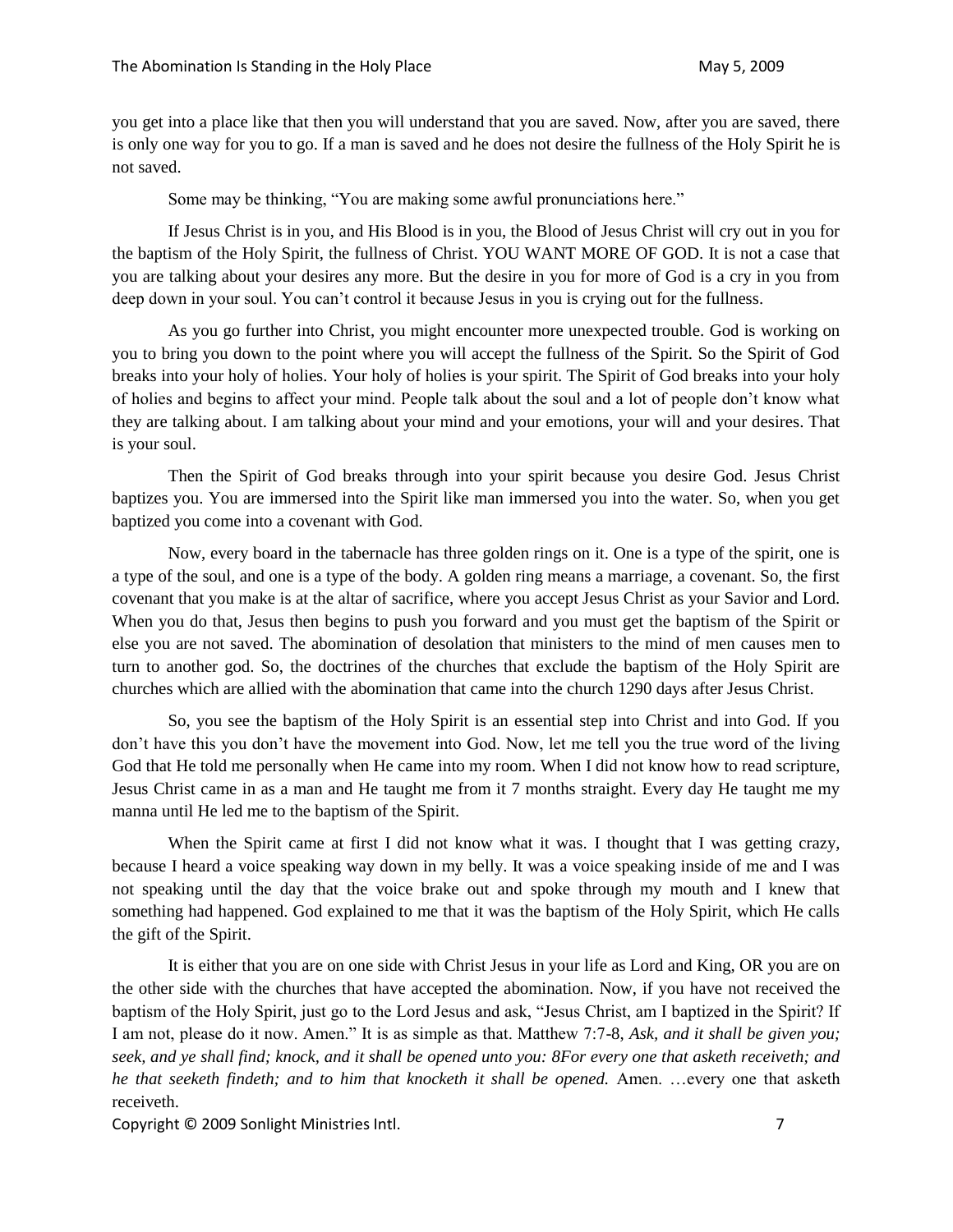He said that this abomination that is making the world desolate was spoken of by Daniel the prophet (Matthew 24:15). In Acts 2:38, *Then Peter said unto them, Repent, and be baptized every one of you in the name of Jesus Christ for the remission of sins, and ye shall receive the gift of the Holy Ghost.*

How would you respond if you were baptized and they called the name of Jesus over you and you went through all of the rigmarole and you did not receive the gift of the Holy Spirit after waiting for some time? He told them to tarry (for ten days) in Jerusalem. It is not always immediately. Some people say that because I accepted Jesus I am baptized in the Holy Spirit. That is not true. They are two different works. Once you receive one work you must open up your heart for the other work to be done. Verse 39, For the promise is unto you, and to your children, and to all that are afar off, even as many as the Lord our God shall call. Every man that God calls, God is ready to baptize him in the Holy Spirit.

Let's read a little more here. Acts 1:4, *And, being assembled together with them, commanded them that they should not depart from Jerusalem, but wait for the promise of the Father, which, saith he, ye have heard of me.* What is the promise of the Father? It is the Holy Spirit. Verse 5, *For John truly baptized with water; but ye shall be baptized with the Holy Ghost not many days hence.* So, it wasn't a matter of as they accepted Jesus they received the Holy Spirit. They had to wait.

Look at what Jesus says in Luke 24:49, *And, behold, I send the promise of my Father upon you: but tarry ye in the city of Jerusalem, until ye be endued with power from on high.* So, as we go into these things we are talking about the abomination that is making the world desolate, and it is causing Satan to demand his payment for sin. This is the abomination of desolation spoken of by Daniel the prophet. God said that Satan would stand in the Holy Place. I spoke earlier about the Outer Court church. You accept Jesus as your Savior. The next thing is that you are baptized in water. And the next baptism is in the Holy Spirit. But hear this, people, go inside of the Holy Place, and Jesus is telling us that this abomination is now standing there. In other words, people are receiving tongues and talking in tongues and they are not of God, or they are not really baptized.

Mark 13:14, *But when ye shall see the abomination of desolation, spoken of by Daniel the prophet, standing where it ought not, (let him that readeth understand,) then let them that be in Judaea flee to the mountains.* The abomination should probably be able only to come as far as the Outer Court, but the abomination is now coming inside of the Holy Place church. That means that the people who believe in the baptism of the Holy Spirit have a false holy ghost, or a false prophetic word. I see some men on television who are prophesying and they have great power and they have a number of people following them. They are false prophets! Amen. They are false prophets and they are talking in tongues and carrying on. It said that the abomination would be coming in to the Holy Place church and would deceive many. Amen. When you see that start happening, what do you do? Get up higher!

…then let them that be in Judaea flee to the mountains. Go into the Holy of Holies. Flee before God at the mercy seat and say, "Lord, deliver me from the abomination that is making the whole world desolate."

Matthew 7:21, *Not every one that saith unto me, Lord, Lord, shall enter into the kingdom of heaven; but he that doeth the will of my Father which is in heaven. 22Many will say to me in that day, Lord, Lord, have we not prophesied in thy name? and in thy name have cast out devils? and in thy name done many wonderful works? 23And then will I profess unto them, I never knew you: depart from me, ye*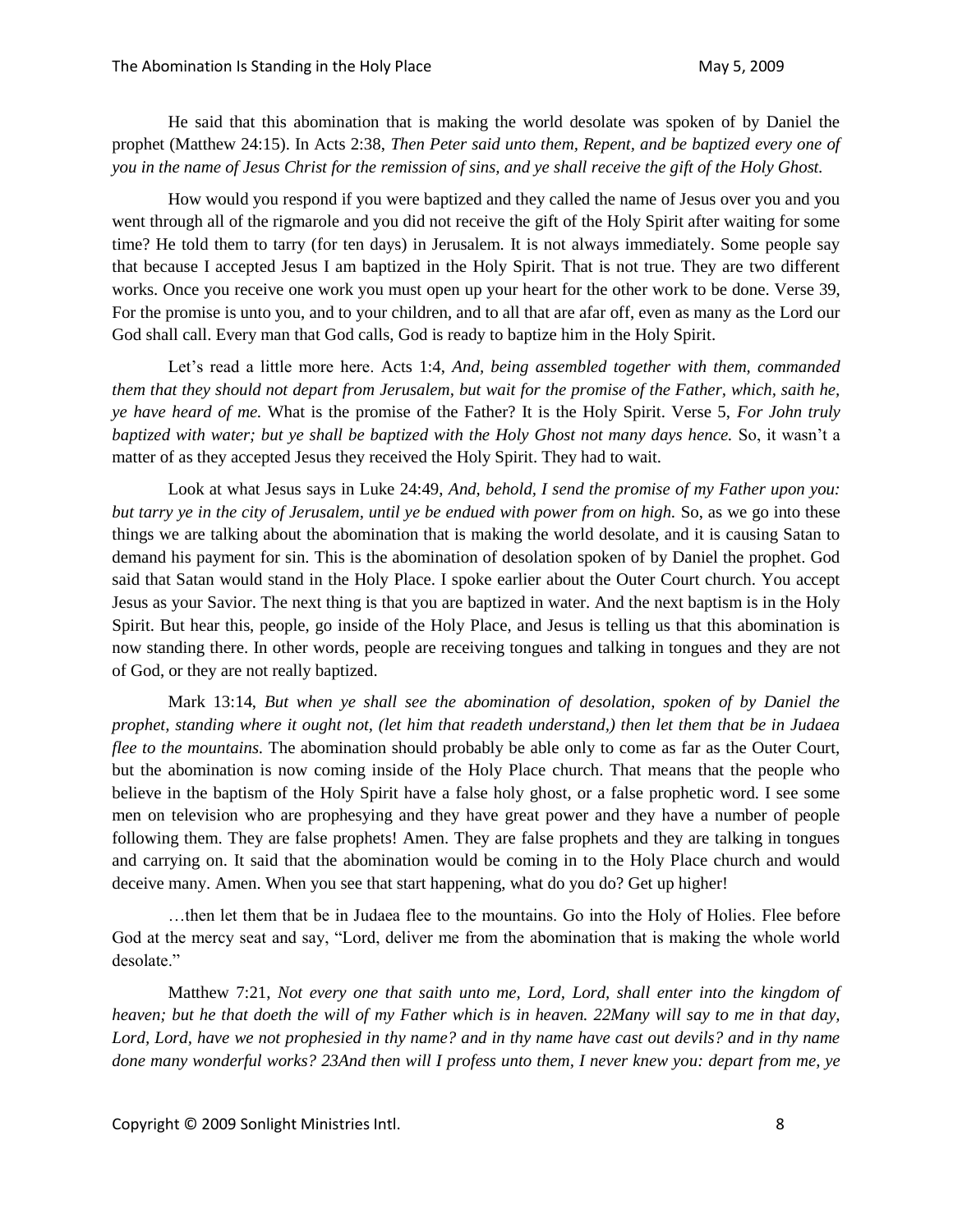*that work iniquity. 24Therefore whosoever heareth these sayings of mine, and doeth them, I will liken him unto a wise man, which built his house upon a rock.*

Brethren, it is possible for people to hear these words and go out and deceive many that they are Christians and they deceive themselves, so far that they will go before God and say, "We have done great things in Your name." You called the name, but you didn't walk in the name. You speak it with your mouth but your heart was far from it (Mark 7:6).

I want you to understand once again, the abomination that is making the world desolate, that is handing over payment to Satan and thinking that they are handing it to God, is now standing in the Holy Place and ministering to the people of God who are seeking holiness, who want holiness but they are walking under a certain religious teaching that is far from holiness. They believe that they are holy. They are paying their tithes and monies to the hand of those who are not worshipping God in Spirit and in truth. But when ye shall see the abomination of desolation, spoken of by

Daniel the prophet, standing where it ought not, (let him that readeth understand,) then let them that be in Judaea flee to the mountains: Now, we are not talking about physical mountains that can save you. We are talking about the mount of God, heading into Christ, and into the Holy of Holies. If you are in the Holy Place and you see the abomination in the Holy Place, LEAVE. FLEE INTO THE HOLY OF HOLIES. Mark 13:15, *And let him that is on the housetop not go down into the house, neither enter therein, to take any thing out of his house.* God is saying that if you are on a little height with Jesus Christ, don't bother to come down, you just go up higher. God is speaking to us in very, very clear terms. The abomination that makes desolate is standing in your holy place. Where is your holy place? It is in the mind of the people. There are some people who love God but they were taught wrongly. They are following the priests and the bishops and the governors of the church who minister lies to them. Some of these poor men placed in authority, they don't even know that they are lying. My God, help us. May God intervene and deliver His people from this awful abominable thing we are calling Jesus Christ. We are still offering our offerings and our oblations to a false god.

God is speaking to His people, II Corinthians 6:17, *Wherefore come out from among them, and be ye separate, saith the Lord, and touch not the unclean thing; and I will receive you.* Those that have a form of godliness, but denying the power thereof: from such turn away. (II Timothy 3:5) It grieved Him that some of the people that He blessed were there among the crucifiers. One man that He had healed spat into His face. One arm that He had healed rose up and said "Crucify him." Ingratitude. II Timothy 3:2, *For men shall be lovers of their own selves, covetous, boasters, proud, blasphemers, disobedient to parents, unthankful, unholy, 3Without natural affection, trucebreakers, false accusers, incontinent, fierce, despisers of those that are good.* This scripture is talking about people who can't contain themselves; this is like the scripture in Genesis 16:12 which describes one man as a wild ass. Ishmael was described in scripture as a wild ass. Verse 6, *For of this sort are they which creep into houses, and lead captive silly women laden with sins, led away with divers lusts. 7Ever learning, and never able to come to the knowledge of the truth. 8Now as Jannes and Jambres withstood Moses, so do these also resist the truth: men of corrupt minds, reprobate concerning the faith. 9But they shall proceed no further: for their folly shall be manifest unto all men, as theirs also was.* There are those that work sorcery and think that they are serving the true and living God.

Copyright © 2009 Sonlight Ministries Intl. 9 God is speaking to us. We need to examine our salvation, for the abomination that makes desolate is well established in all our churches. If you are a church man, woman or child, begin to examine what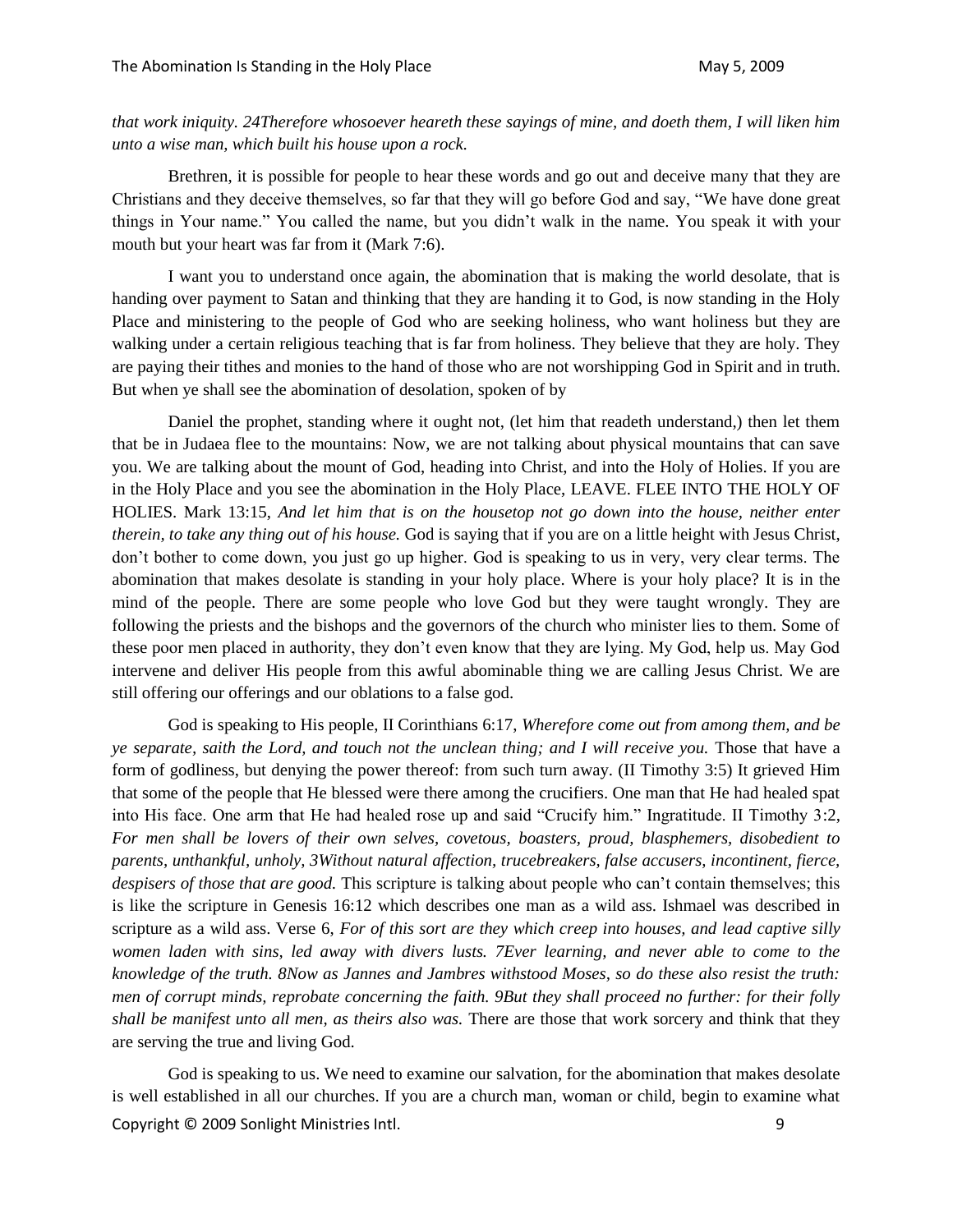you are doing, because that very pastor is contrary to God. If the pastor loves God so much, let him walk in a way that the sheep that walk behind him call him shepherd. John 10:11, *I am the good shepherd: the good shepherd giveth his life for the sheep.* "Some of you sheep are out of here if you don't pay tithes." Verse 27, *My sheep hear my voice, and I know them, and they follow me: 28And I give unto them eternal life; and they shall never perish, neither shall any man pluck them out of my hand.*

John 10:13, *The hireling fleeth, because he is an hireling, and careth not for the sheep. 14I am the good shepherd, and know my sheep, and am known of mine. 15As the Father knoweth me, even so know I the Father: and I lay down my life for the sheep. 16And other sheep I have, which are not of this fold: them also I must bring, and they shall hear my voice; and there shall be one fold, and one shepherd. 17Therefore doth my Father love me, because I lay down my life, that I might take it again.*

God is trying to tell us that we must walk in what we talk and we must keep away from this abomination for the day of God's judgment is at hand. The payment for all this is at hand. God is not going to apologize for Sodom and Gomorrah. He is going to pay us the full length of the law according to what He has given us. So, the hour of God's judgment is at hand. May God help us to understand, to believe and to walk in His truth. We say, "Oh, but I am telling the truth." "I am telling the truth." Do you know what the truth is? To slander another person, to tell all that you know about his or her life even before they were saved - that is not truth! That is nothing but wickedness.

If you are going to talk something to somebody else about me and it is not to glorify God, then it is not truth. It might be a true lie, but not truth. John 14:6, *Jesus saith unto him, I am the way, the truth, and the life: no man cometh unto the Father, but by me. 7If ye had known me, ye should have known my Father also: and from henceforth ye know him, and have seen him.* In other words, if you are a Muslim then you are not following Jesus. Somebody told me that he was a Muslim and that he was following Jesus. NO SIR! You cannot follow Jesus if you are a Muslim. So, if you have the wrong name, put it aside, don't call yourself Muslim any more. Call yourself a follower of Jesus if you are following Jesus. No man cometh unto the Father, but by me. Someone is saying, "Allah is my father. I come unto my father."

NO SIR! It is not true. It is a lie. Somebody has pawned a lie upon you. You are not following Jesus if you are following Mohammed, because Mohammed never followed Jesus. He got a twisted form of Catholicism from the Roman Catholic Church and he made his own gospel upon that twisted form. So, his catechism looks very closely like the Roman catechism.

## **QUESTIONS & ANSWERS:**

Brother Gary Sonmore: We will open it up for questions here just in a moment. Again, I thank you, Brother duCille. My first thought is that we think of the many different dimensions that are in the Word of God. I think, also, that there are many different dimensions of this abomination. We have to be careful that we don't just focus in on one dimension of it, but we really need to see all of it. We need to see the abomination that is out there in that church system that is coming up. We need to also recognize that this holy place is that place within our minds and within our souls. We could fail in the task if we just focus on that abomination out there and not recognize the holy place that is being represented by the type of our souls. We also need to recognize what is happening, unfortunately, within much of Christendom at the moment with the abomination that is rising up in the holy place. There are probably other dimensions